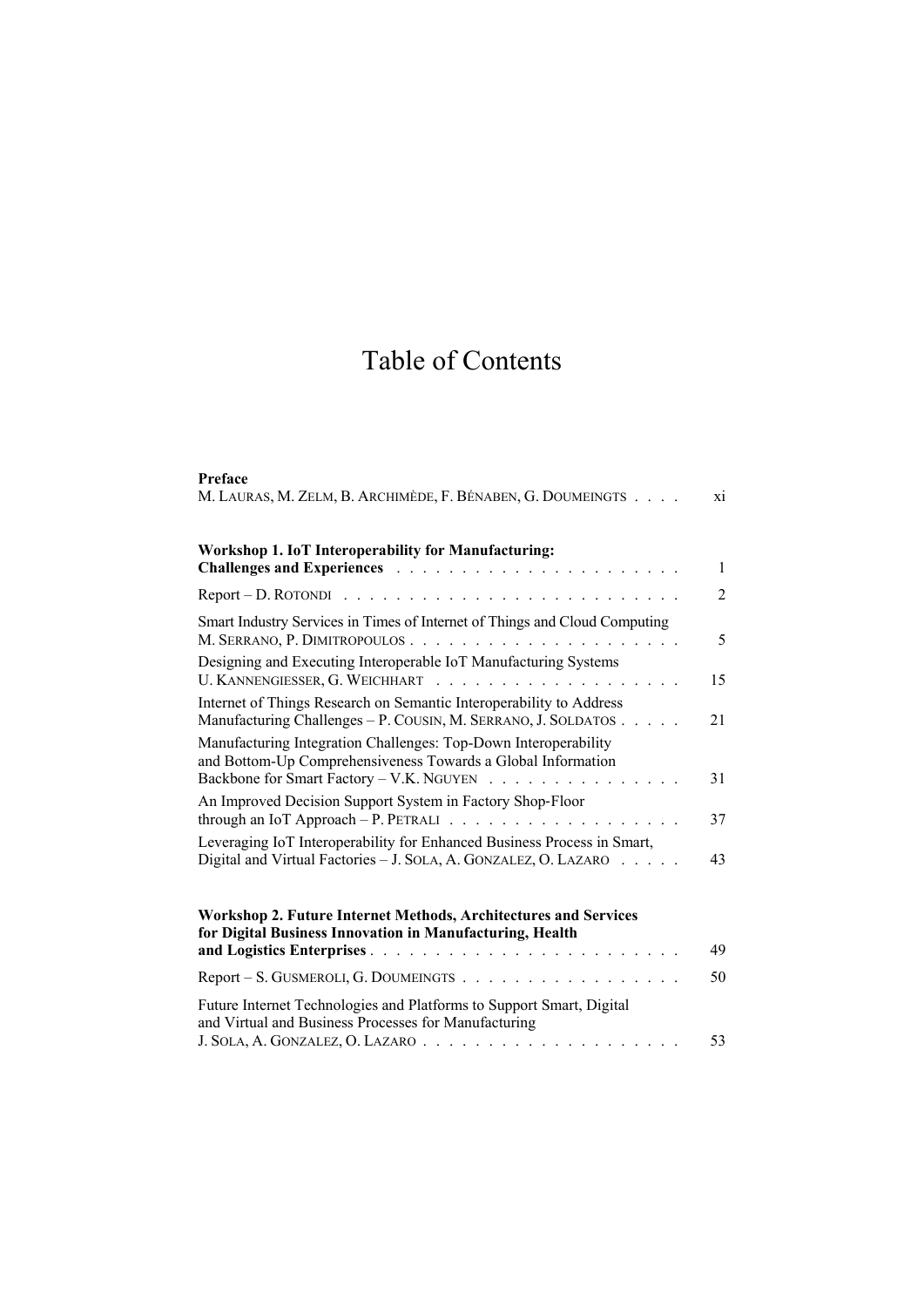## vi Enterprise Interoperability

| Delivering Care in a Future Internet – C. THUEMMLER, T. JELL                                                                                                                                                                                                                                                                                                                                                                                                                                                                                                                                | 59  |
|---------------------------------------------------------------------------------------------------------------------------------------------------------------------------------------------------------------------------------------------------------------------------------------------------------------------------------------------------------------------------------------------------------------------------------------------------------------------------------------------------------------------------------------------------------------------------------------------|-----|
| FITMAN Verification and Validation Method: Business Performance<br>Indicators and Technical Indicators - G. DOUMEINGTS, B. CARSALADE,<br>M. RAVELOMANANTSOA, F. LAMPATHAKI, P. KOKKINAKOS,                                                                                                                                                                                                                                                                                                                                                                                                  |     |
| D. PANOPOULOS                                                                                                                                                                                                                                                                                                                                                                                                                                                                                                                                                                               | 64  |
| Validation and Quality in FI-PPP e-Health Use Case, FI-STAR Project<br>P. COUSIN, S. FRICKER, D. FEHLMY, F. LE GALL, M. FIEDLER                                                                                                                                                                                                                                                                                                                                                                                                                                                             | 71  |
| Workshop 3. ICT Services and Interoperability for Manufacturing                                                                                                                                                                                                                                                                                                                                                                                                                                                                                                                             | 81  |
| $Report - K. POPPEWELL. \ldots \ldots \ldots$                                                                                                                                                                                                                                                                                                                                                                                                                                                                                                                                               | 82  |
| Intelligent Systems Configuration Services for Flexible Dynamic Global<br>Production Networks - R.I.M. YOUNG, K. POPPLEWELL, F.-W. JAEKEL,                                                                                                                                                                                                                                                                                                                                                                                                                                                  | 85  |
| Binding Together Heterogeneous Future Internet Services in Manufacturing<br>Workplaces - M. SESANA, S. GUSMEROLI, R. SANGUINI.                                                                                                                                                                                                                                                                                                                                                                                                                                                              | 91  |
| Holistic, Scalable and Semantic Approach at Interoperable Virtual Factories<br>G. PAVLOV, V. MANAFOV, I. PAVLOVA, A. MANAFOV<br>$\mathcal{L}(\mathcal{L}(\mathcal{L}(\mathcal{L}(\mathcal{L}(\mathcal{L}(\mathcal{L}(\mathcal{L}(\mathcal{L}(\mathcal{L}(\mathcal{L}(\mathcal{L}(\mathcal{L}(\mathcal{L}(\mathcal{L}(\mathcal{L}(\mathcal{L}(\mathcal{L}(\mathcal{L}(\mathcal{L}(\mathcal{L}(\mathcal{L}(\mathcal{L}(\mathcal{L}(\mathcal{L}(\mathcal{L}(\mathcal{L}(\mathcal{L}(\mathcal{L}(\mathcal{L}(\mathcal{L}(\mathcal{L}(\mathcal{L}(\mathcal{L}(\mathcal{L}(\mathcal{L}(\mathcal{$ | 95  |
| Predictive Industrial Maintenance: A Collaborative Approach<br>F. FERREIRA, A. SHAMSUZZOHA, A. AZEVEDO, P. HELO.                                                                                                                                                                                                                                                                                                                                                                                                                                                                            | 101 |
| On Optimizing Collaborative Manufacturing Processes in Virtual Factories<br>D. SCHULLER, R. HANS, S. ZÖLLER, R. STEINMETZ                                                                                                                                                                                                                                                                                                                                                                                                                                                                   | 108 |
| Modelling Interoperability-Related, Economic and Efficiency Benefits<br>in Dynamic Manufacturing Networks through Cognitive Mapping<br>O.I. MARKAKI, S. KOUSSOURIS, P. KOKKINAKOS, D. PANOPOULOS, D. ASKOUNIS                                                                                                                                                                                                                                                                                                                                                                               | 115 |
| Cloud-Based Interoperability for Dynamic Manufacturing Networks<br>D. STOCK, A. BILDSTEIN<br>$\mathbb{R}^n$ . The set of the $\mathbb{R}^n$                                                                                                                                                                                                                                                                                                                                                                                                                                                 | 122 |
| A smart Mediator to Integrate Dynamic Networked Enterprises<br>C. DIOP, A. KAMOUN, E. MEZGHANI, M. ZOUARI, E. EXPOSITO                                                                                                                                                                                                                                                                                                                                                                                                                                                                      | 128 |
| Workshop 4. SmartNets - Collaborative Development and Production<br>of Knowledge-Intensive Products and Services                                                                                                                                                                                                                                                                                                                                                                                                                                                                            | 135 |
| $Report - A. LAU.$ .                                                                                                                                                                                                                                                                                                                                                                                                                                                                                                                                                                        | 136 |
| The Industrial Model of Smart Networks for SME Collaboration:<br>Implementation and Success Stories - A. LAU, M. TILEBEIN, T. FISCHER.                                                                                                                                                                                                                                                                                                                                                                                                                                                      | 139 |
| Towards a Conceptual Model of the Resource Base for Hyperlinking                                                                                                                                                                                                                                                                                                                                                                                                                                                                                                                            | 146 |
|                                                                                                                                                                                                                                                                                                                                                                                                                                                                                                                                                                                             |     |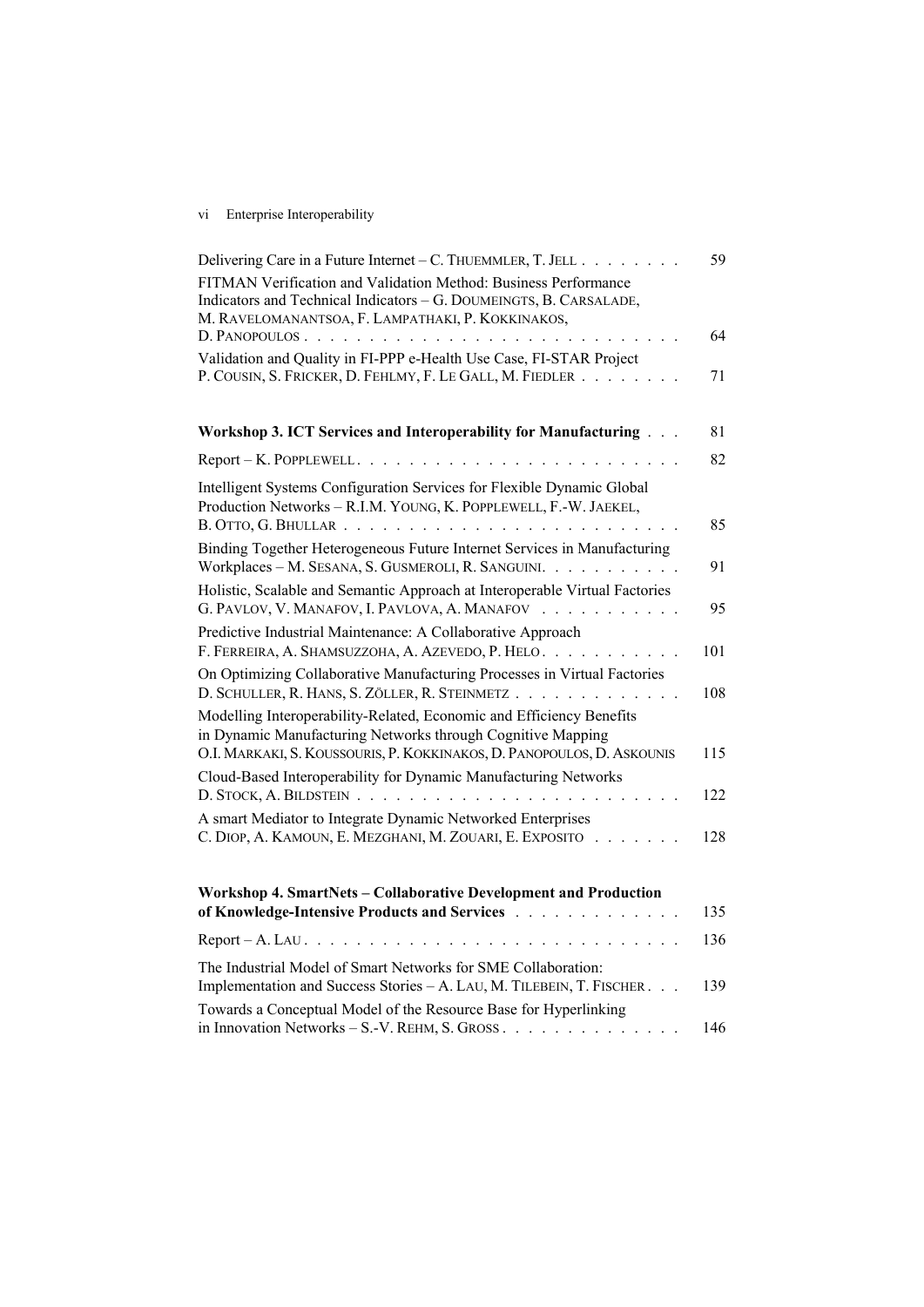| Enhanced Incubators: Fostering Collaboration, Growth and Innovation<br>T.J. MARLOWE, V. KIROVA, M. MOHTASHAMI.<br>$\mathbf{r}$ . The set of $\mathbf{r}$                                                     | 152 |
|--------------------------------------------------------------------------------------------------------------------------------------------------------------------------------------------------------------|-----|
| Application of the SmartNets Methodology in Manufacturing Service Ecosystems<br>M. HIRSCH, D. OPRESNIK, H. MATHEIS<br>.                                                                                      | 158 |
| Application of a Domain-Specific Language to Support the User-Oriented<br>Definition of Visualizations in the Context of Collaborative Product<br>Development - T. RESCHENHOFER, I. MONAHOV, F. MATTHES      | 164 |
| Workshop 5. Collaboration Issues for City-Logistics                                                                                                                                                          | 171 |
| Report - G. MACE-RAMETE, J. GONZALEZ-FELIU                                                                                                                                                                   | 172 |
| Simulation-Based Analysis of Urban Freight Transport with Stochastic Features<br>N. HERAZO-PADILLA, J.R. MONTOYA-TORRES, S. NIETO-ISAZA,<br>L. RAMIREZ POLO, L. CASTRO, D. RAMÍREZ, C.L. QUINTERO-ARAÚJO.    | 175 |
| Impacts of Urban Logistics on Traffic Flow Dynamics<br>N. CHIABAUT, J.-M. SIGAUD, G. MARQUES, J. GONZALEZ-FELIU.                                                                                             | 181 |
| A Basic Collaborative City Logistics' Solution: The Urban Consolidation Centre<br>L. FAURE, B. MONTREUIL, G. MARQUÈS, P. BURLAT.<br>$\mathbb{R}^d$ . The set of the $\mathbb{R}^d$                           | 188 |
| VRP Algorithms for Decision Support Systems to Evaluate Collaborative<br><b>Urban Freight Transport Systems</b>                                                                                              |     |
| J. GONZALEZ-FELIU, J.-M. SALANOVA GRAU. .<br>The Last Food Mile Concept as a City Logistics Solution for Perishable<br>Products: The Case of Parma's Food Urban Distribution Center                          | 196 |
| E. MORGANTI, J. GONZALEZ-FELIU.<br>$\mathcal{A}$ . The set of the set of the set of $\mathcal{A}$<br>Supporting Decision for Road Crisis Management through an Agile<br>and Collaborative Information System | 202 |
| G. MACÉ-RAMÈTE, F. BÉNABEN, M. LAURAS, J. LAMOTHE                                                                                                                                                            | 208 |
| Workshop 6. Applications of Advanced Technologies in the Context<br>of Disaster Relief and Crisis Management.                                                                                                | 213 |
| Report - A. CHARLES<br>$\mathbf{r}$ . The state of the state $\mathbf{r}$                                                                                                                                    | 214 |
| Enhancing the Emergency Response Using an Event-Driven System<br>A.-M. BARTHE-DELANOË, F. BÉNABEN, M. LAURAS, S. TRUPTIL.                                                                                    | 216 |
| Designing Decision Support Systems for Humanitarian Organisations:<br>Requirements and Issues - K. SAKSRISATHAPORN, A. CHARLES, A. BOURAS.                                                                   | 222 |
| From Global to Local Disaster Resilience: The Case of Typhoon Haiyan                                                                                                                                         | 228 |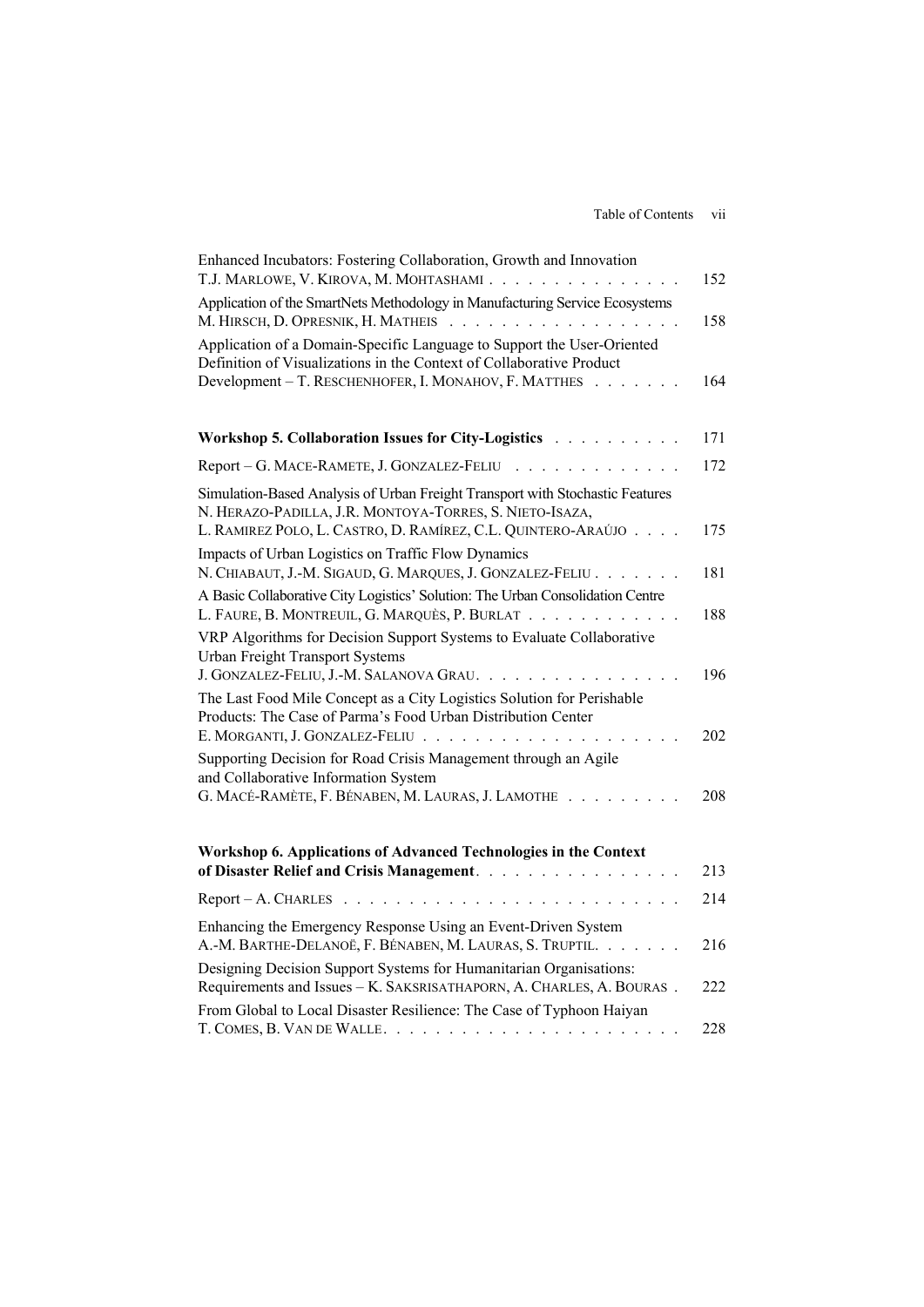viii Enterprise Interoperability

| Workshop 8. Corporate Standardisation Management                                                                                                                          | 235 |
|---------------------------------------------------------------------------------------------------------------------------------------------------------------------------|-----|
| $Report - K. JAKOBS$                                                                                                                                                      | 236 |
| Lack of Openness as a Potential Failure in Standardisation Management: Lessons<br>Learnt from Setbacks in European Learning Technology Standardisation<br>T. HOEL         | 238 |
| The Individual in Standard Setting: Selection, Training, Motivation<br>in the Public Sector – G. CANARSLAN $\ldots$ $\ldots$ $\ldots$ $\ldots$ $\ldots$ $\ldots$ $\ldots$ | 244 |
| A Framework for the Management of Intra-Organizational Security<br>Process Standardization - C. SILLABER, M. BRUNNER, R. BREU                                             | 250 |
| Standards Roles in Hacklin's Strategic Model: Cases in the Space Sector<br>K. BENMEZIANE, A. MIONE                                                                        | 256 |
| Standardization Management and Decision-Making: The Case<br>of a Large Swedish Automotive Manufacturer - A. FOUKAKI                                                       | 261 |
| Some Factors Influencing Corporate ICT Standardisation Management<br>K. JAKOBS.                                                                                           | 267 |
| <b>Workshop 9. Standardisation Developments for Enterprise</b><br>Interoperability and the Manufacturing Service Domain                                                   | 273 |
| $Report - M. ZELM, D. CHEN$                                                                                                                                               | 274 |
| Towards Standardisation in Manufacturing Service Engineering of Ecosystem                                                                                                 | 277 |
| Framework for Manufacturing Servitization: Potentials for standardization<br>$D.$ CHEN, S. GUSMEROLI $\ldots$ $\ldots$ $\ldots$ $\ldots$ $\ldots$ $\ldots$                | 283 |
| How Can Existing Standards Support Service Life Cycle Management                                                                                                          |     |

| M. ZELM, G. DOUMEINGTS                                                                                                                                                                  | 277 |
|-----------------------------------------------------------------------------------------------------------------------------------------------------------------------------------------|-----|
| Framework for Manufacturing Servitization: Potentials for standardization                                                                                                               | 283 |
| How Can Existing Standards Support Service Life Cycle Management<br>M. FREITAG, M. HIRSCH, J. NEUHÜTTLER                                                                                | 290 |
| An Approach to Interoperability Testing to Speed up the Adoption of Standards                                                                                                           | 295 |
| A Common Vocabulary to Express Standardization Features: Towards the<br>Interoperability of Industrial Data Standards - A.-F. CUTTING-DECELLE,<br>G.-I. MAGNAN, C. MOUTON, R.I.M. YOUNG | 301 |
| An Info*Engine-Based Architecture to Support Interoperability<br>with Windchill System - M. ANIS DHUIEB, F. BELKADI, F. LAROCHE,                                                        |     |
|                                                                                                                                                                                         | 308 |